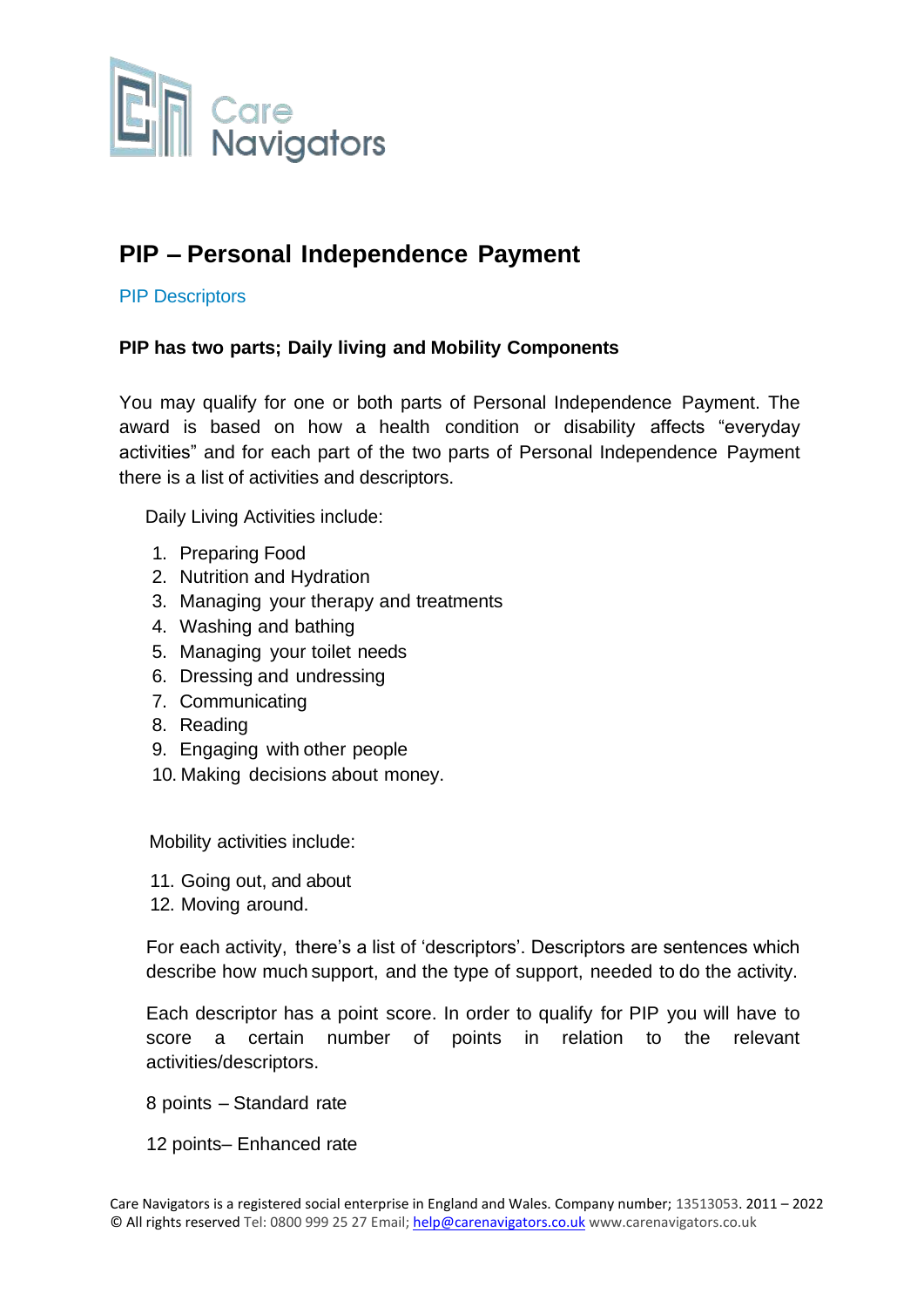

You are entitled to the daily living component at the standard rate if;

1 (a) the person's ability to carry out daily living activities is limited by the person's physical or mental condition; and

1 (b) the person meets the required period condition.

You are entitled to the daily living component at the enhanced rate if—

2 (a) the person's ability to carry out daily living activities is severely limited by the person's physical or mental condition

#### **RELIABLY**

For a descriptor to apply you must be able to reliably complete the activity as described in the descriptor. 'Reliably' means whether they can do so:

- Safely –the activity must be unlikely to cause harm to you or to another person.
- To a necessary and appropriate standard given the nature of the activity.
- Repeatedly  $-$  as often as is reasonably required.
- In a timely manner  $-$  in a reasonable time period.

If you have a fluctuating condition the most appropriate descriptor will be the one which is likely to apply for the greatest proportion of that time.

**Assistance'** means physical help from another person with completing some part of an activity. It does not include giving verbal instructions, which counts as 'prompting'.

**'Supervision'** means the continuous presence of another person throughout the activity to ensure your safety. The risk does not need to be caused by one of the activities; it is enough that you need continuous supervision to carry out the activity reliably

**'Prompting'** means that another person needs to remind or encourage you to carry out an activity, or explain how to do it. The definition does not say that the person prompting you must be in your presence, so prompting by telephone can arguably allow you to score points in the assessment, if it is needed for you to carry out an activity.

Aids and appliances . You may score points for most of the daily living activities if you do not need help from another person, but can only manage the activity using an 'aid or appliance'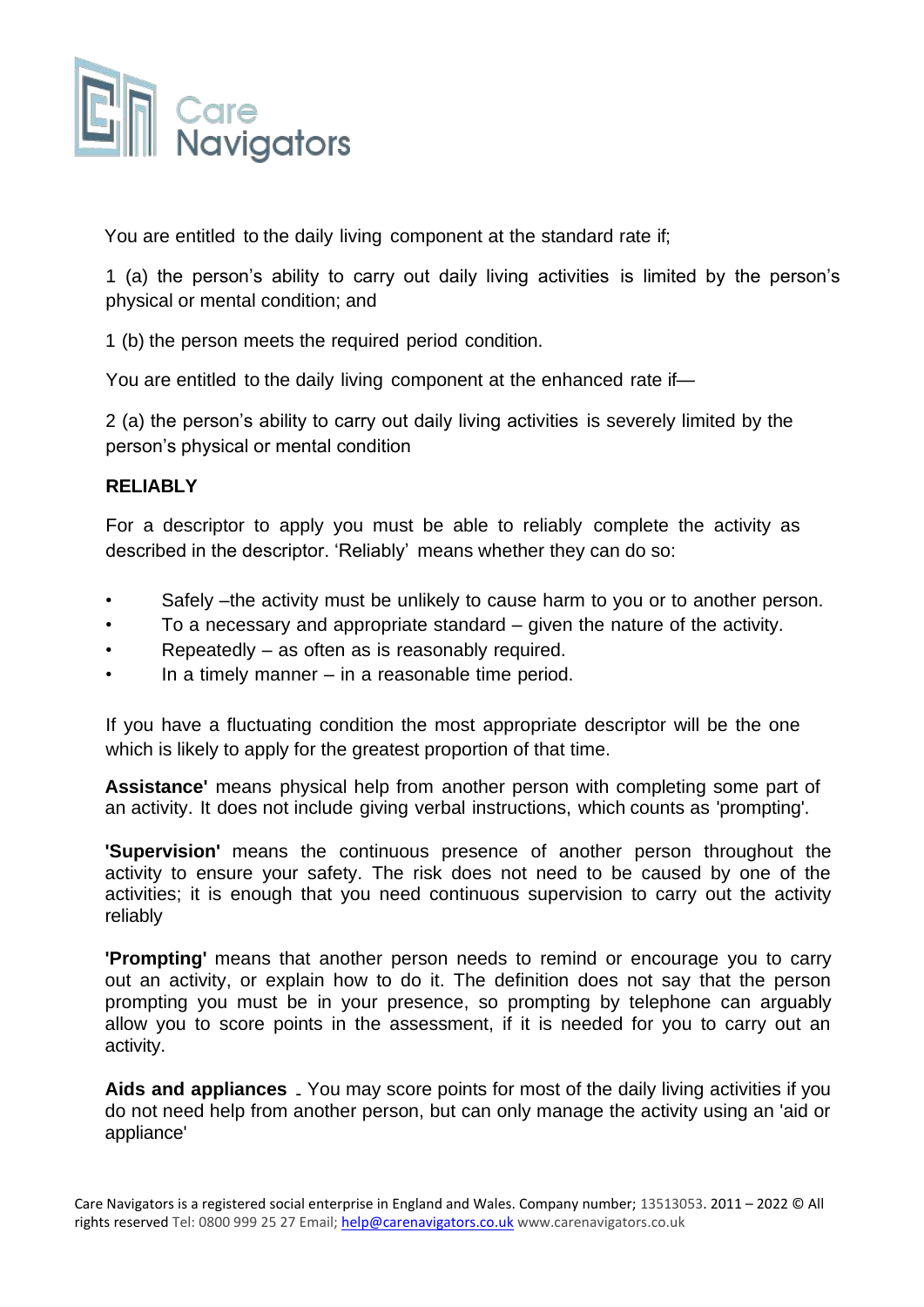

# **DAILY LIVING ACTIVITIES/TASKS**

#### **1. Preparing food.**

a. Can prepare and cook a simple meal unaided. 0 points.

b. Needs to use an aid or appliance to be able to either prepare or cook a simple meal. 2 points.

c. Cannot cook a simple meal using a conventional cooker but is able to do so using a microwave. 2 points

d. Needs prompting to be able to either prepare or cook a simple meal. 2 points.

e. Needs supervision or assistance to either prepare or cook a simple meal. 4 points.

f. Cannot prepare and cook food. 8 points.

#### **2. Taking nutrition.**

a. Can take nutrition unaided. 0 points.

b. Needs;

(i) to use an aid or appliance to be able to take nutrition; or

(ii) supervision to be able to take nutrition; or

(iii) assistance to be able to cut up food. 2 points.

c. Needs a therapeutic source to be able to take nutrition. 2 points.

d. Needs prompting to be able to take nutrition. 4 points.

e. Needs assistance to be able to manage a therapeutic source to take nutrition. 6 points.

f. Cannot convey food and drink to their mouth and needs another person to do so. 10 points.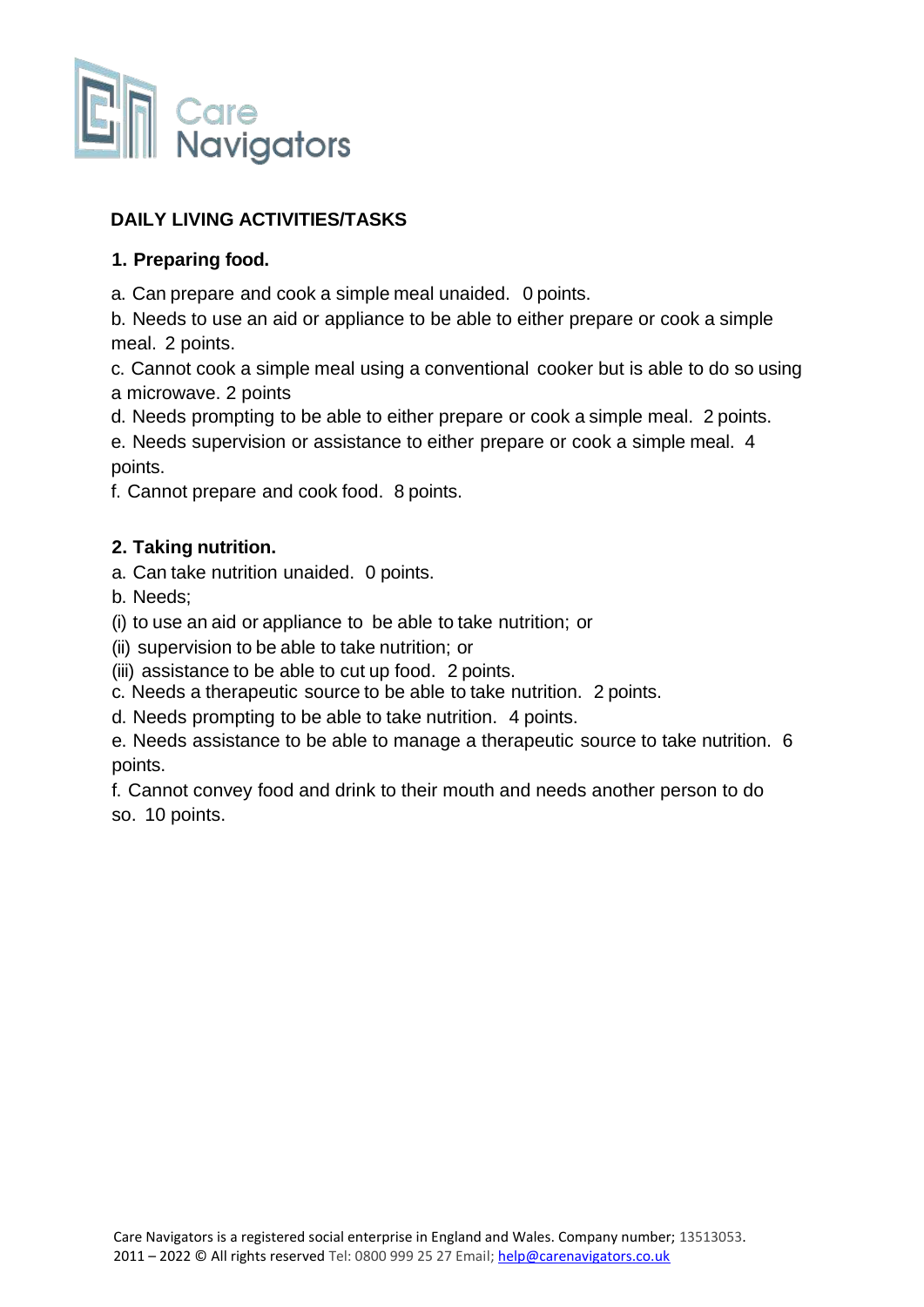

#### 3. **Managing therapy or monitoring a health condition**.

- a) Either;
- (i) does not receive medication or therapy or need to monitor a health condition; or
- (ii) can manage medication or therapy or monitor a health condition unaided. 0 Point

b) Needs one or more of the following;

(i) to use an aid or appliance to be able to manage medication;

(ii) supervision, prompting or assistance to be able to manage medication or monitor a health condition.1 Point

c) Needs supervision, prompting or assistance to be able to manage therapy that takes no more than 3.5 hours a week. 2 points.

d) Needs supervision, prompting or assistance to be able to manage therapy that takes more than 3.5 but no more than 7 hours a week. 4 points.

e) Needs supervision, prompting or assistance to be able to manage therapy that takes more than 7 but no more than 14 hours a week. 6 points.

f) Needs supervision, prompting or assistance to be able to manage therapy that takes more than 14 hours a week. 8 points.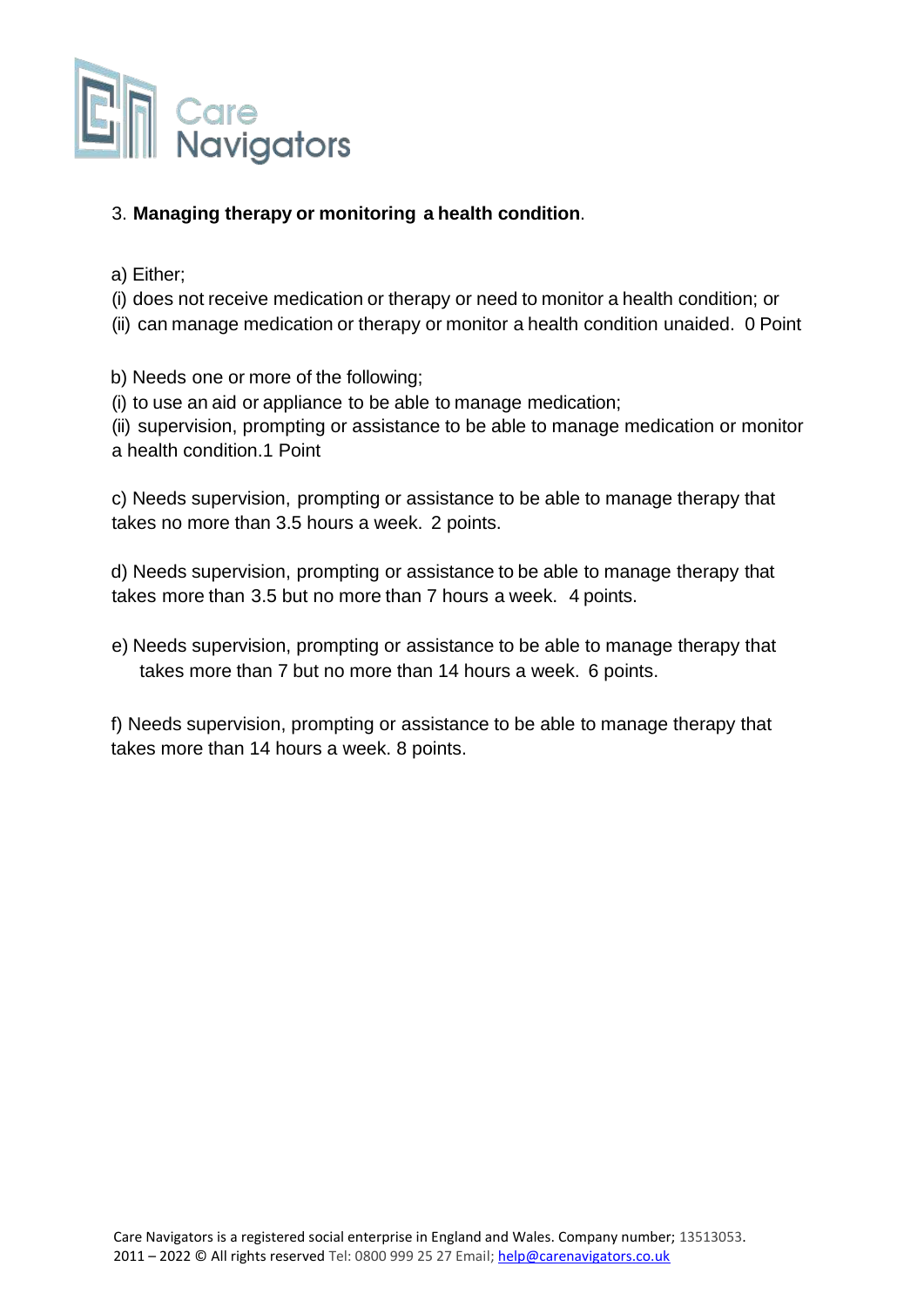

# **4. Washing and bathing**.

a. Can wash and bathe unaided. 0 points.

- b. Needs to use an aid or appliance to be able to wash or bathe. 2 points
- c. Needs supervision or prompting to be able to wash or bathe. 2 points.

d. Needs assistance to be able to wash either their hair or body below the waist. 2 points.

e. Needs assistance to be able to get in or out of a bath or shower. 3 points.

f. Needs assistance to be able to wash their body between the shoulders and waist. 4 points.

g. Cannot wash and bathe at all and needs another person to wash their entire body. 8 points.

# **5. Managing toilet needs or incontinence.**

a. Can manage toilet needs or incontinence unaided. 0 points.

b. Needs to use an aid or appliance to be able to manage toilet needs or

incontinence. 2 points

c. Needs supervision or prompting to be able to manage toilet needs. 2 points.

d. Needs assistance to be able to manage toilet needs. 4 points.

e. Needs assistance to be able to manage incontinence of either bladder or bowel. 6 points.

f. Needs assistance to be able to manage incontinence of both bladder and bowel. 8 points.

#### **6. Dressing and undressing.**

a. Can dress and undress unaided. 0 points.

b. Needs to use an aid or appliance to be able to dress or undress. 2 points

c. Needs either

(i) prompting to be able to dress, undress or determine appropriate circumstances for remaining clothed; or

(ii) prompting or assistance to be able to select appropriate clothing. 2 points.

- d. Needs assistance to be able to dress or undress their lower body. 2 points.
- e. Needs assistance to be able to dress or undress their upper body. 4 points.
- f. Cannot dress or undress at all. 8 points.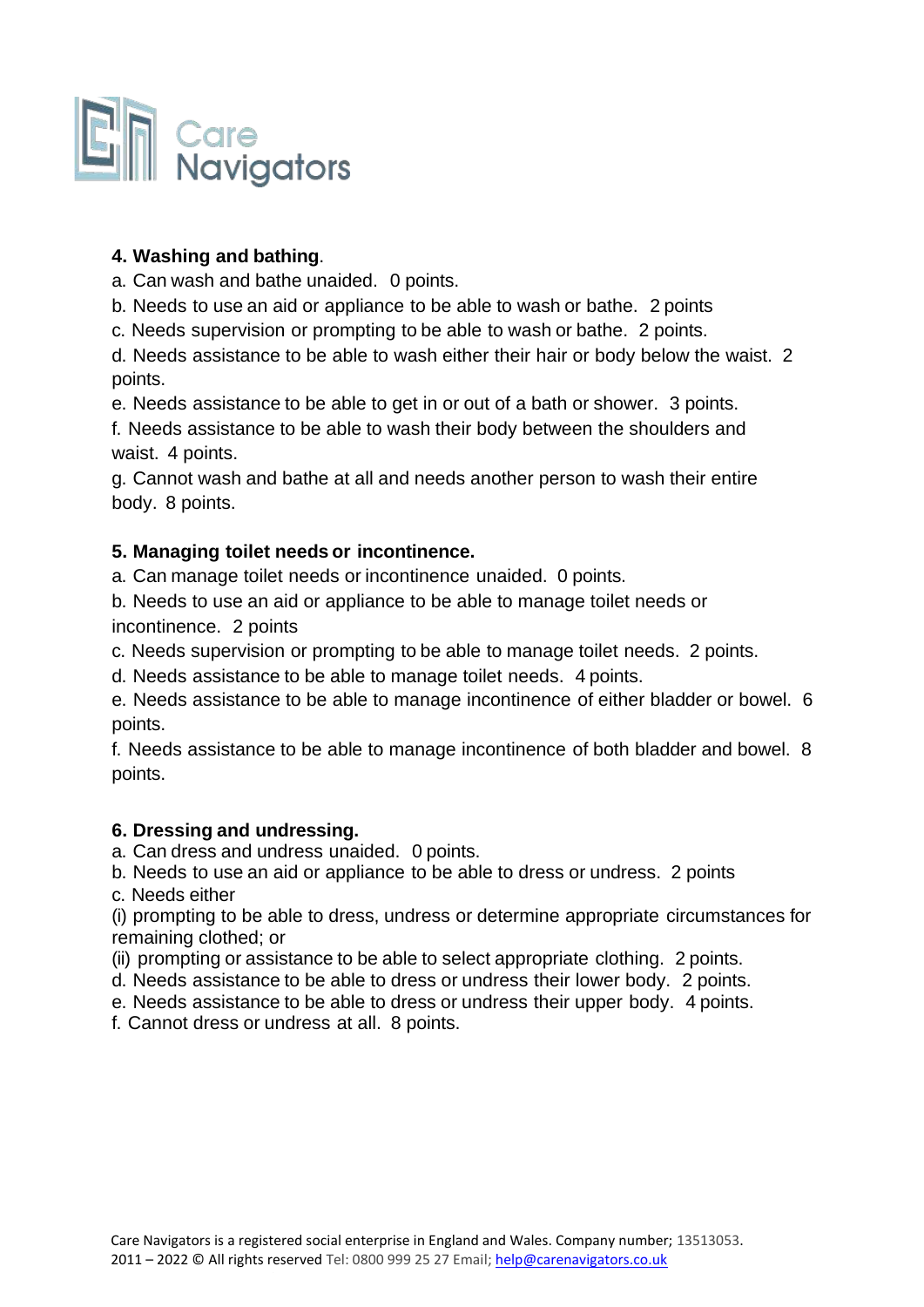

# 7. **Communicating verbally.**

a. Can express and understand verbal information unaided. 0 points.

b. Needs to use an aid or appliance to be able to speak or hear. 2 points.

c. Needs communication support to be able to express or understand complex verbal information. 4 points.

d. Needs communication support to be able to express or understand basic verbal information. 8 points.

e. Cannot express or understand verbal information at all even with communication support. 12 points.

# **8. Reading and understanding signs, symbols and words.**

a. Can read and understand basic and complex written information either unaided or using spectacles or contact lenses. 0 points.

b. Needs to use an aid or appliance, other than spectacles or contact lenses, to be able to read or understand either basic or complex written information. 2 points. c. Needs prompting to be able to read or understand complex written information. 2 points.

d. Needs prompting to be able to read or understand basic written information. 4 points.

e. Cannot read or understand signs, symbols or words at all. 8 points.

#### **9. Engaging with other people face to face.**

a. Can engage with other people unaided. 0 points.

b. Needs prompting to be able to engage with other people. 2 points.

c. Needs social support to be able to engage with other people. 4 points.

d. Cannot engage with other people due to such engagement causing either –

(i) overwhelming

psychological distress to the claimant; or

(ii) the claimant to exhibit behaviour which would result in a substantial risk of harm to the claimant or another person. 8 points.

#### **10. Making budgeting decisions.**

a. Can manage complex budgeting decisions unaided. 0 points.

b. Needs prompting or assistance to be able to make complex budgeting decisions. 2 points.

c. Needs prompting or assistance to be able to make simple budgeting decisions. 4 points.

d. Cannot make any budgeting decisions at all. 6 points.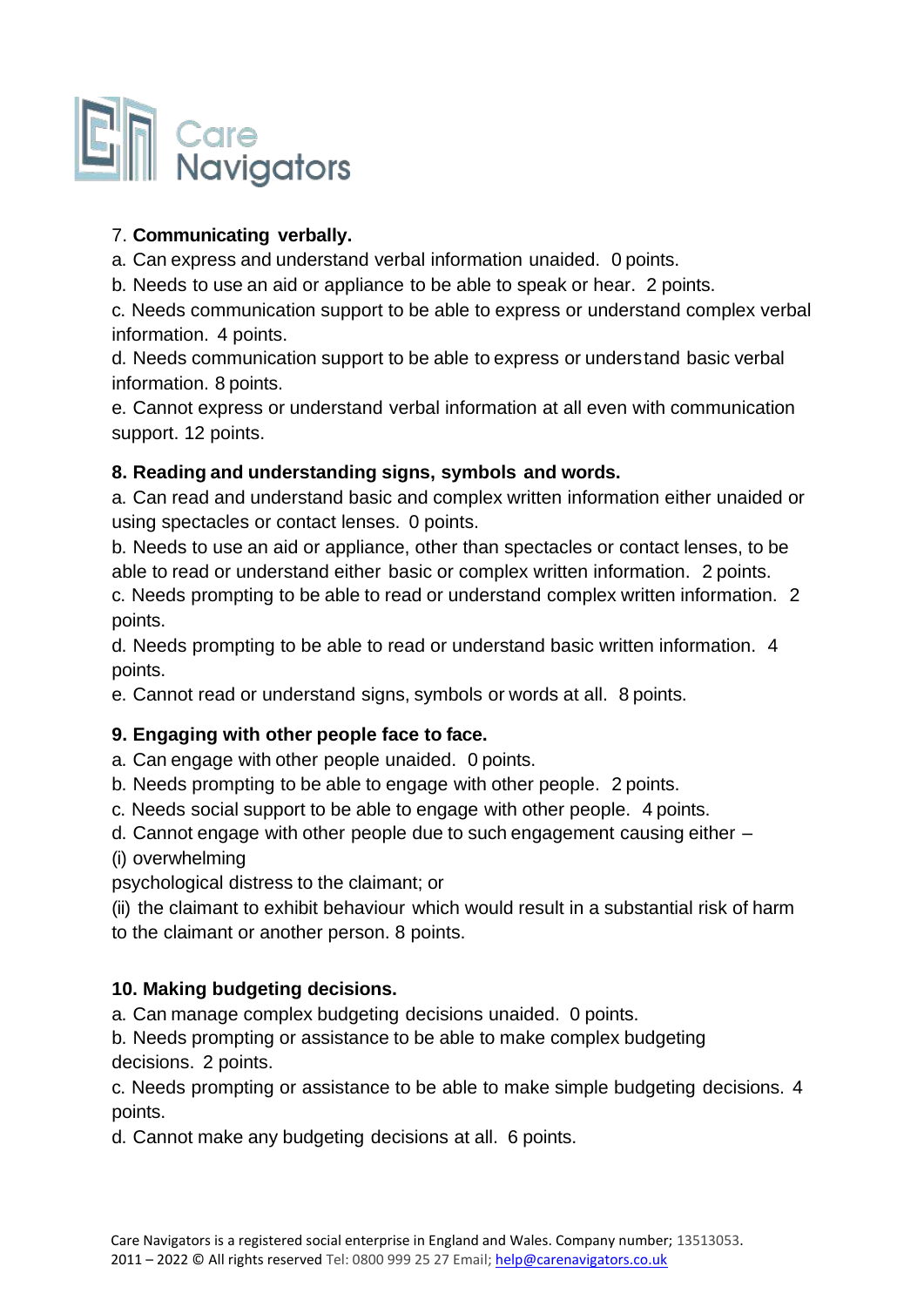

# **PIP - Mobility Descriptors**

# **MOBILITY ACTIVITIES**

#### **11. Planning and following journeys.**

a. Can plan and follow the route of a journey unaided. 0 points.

b. Needs prompting to be able to undertake any journey to avoid overwhelming psychological distress to the claimant. 4 points.

c. Cannot plan the route of a journey. 8 points.

d. Cannot follow the route of an unfamiliar journey without another person, assistance dog or orientation aid. 10 points.

e. Cannot undertake any journey because it would cause overwhelming psychological distress to the claimant. 10 points.

f. Cannot follow the route of a familiar journey without another person, an assistance dog or an orientation aid. 12 points.

# **12. Moving around.**

a. Can stand and then move more than 200 metres, either aided or unaided. 0 points.

b. Can stand and then move more than 50 metres but no more than 200 metres, either aided or unaided. 4 points.

c. Can stand and then move unaided more than 20 metres but no more than 50 metres. 8 points.

d. Can stand and then move using an aid or appliance more than 20 metres but no more than 50 metres. 10 points.

e. Can stand and then move more than 1 metre but no more than 20 metres, either aided or unaided. 12 points.

f. Cannot, either aided or unaided

(i) stand; or

(ii) move more than 1 metre. 12 points